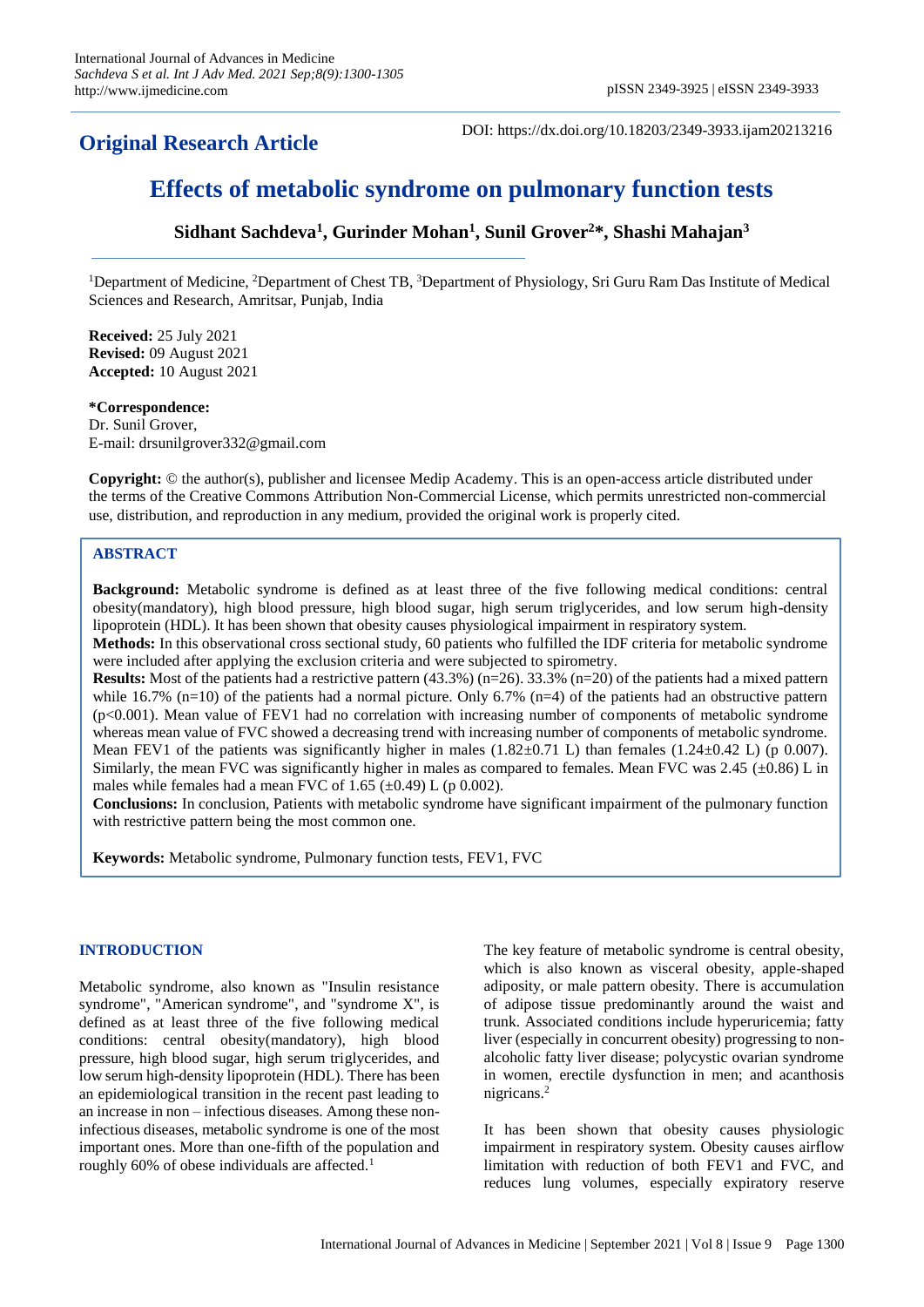volume (ERV), and functional residual capacity (FRC), obstructive sleep apnea, a depressed central ventilatory drive, and diminished effects of neurohumoral modulators (example- leptin) due to decreased levels or resistance.<sup>3</sup>

The objective of the study was to study pulmonary function tests in patients of metabolic syndrome and to record the effects of metabolic syndrome on pulmonary function tests.

#### **METHODS**

This study was an observational cross sectional study. The study was conducted in Medicine department and pulmonary department of SGRDIMSR, Amritsar between December 2018-December 2019.

60 patients of metabolic syndrome presenting in the OPD/IPD of SGRDIMSR for related or unrelated problems were selected for the current study and were included in the study group after applying inclusion and the exclusion criteria and after taking written informed consent.

The NDD spirometer was used to conduct pulmonary function tests in this study.

According to the new IDF definition, for a person to be defined as having the metabolic syndrome, they must have: central obesity (defined as waist circumference\* with ethnicity specific values#) plus any two of the following four factors:

#### **Table 1: IDF criteria for metabolic syndrome.**

| <b>Factors</b>                                |                                                                                                                                                                                                                        |  |  |  |
|-----------------------------------------------|------------------------------------------------------------------------------------------------------------------------------------------------------------------------------------------------------------------------|--|--|--|
| <b>Raised</b><br>triglycerides                | $\geq$ 150 mg/dl (1.7 mmol/l)<br>or on specific treatment for this lipid                                                                                                                                               |  |  |  |
| <b>Reduced</b><br><b>HDL</b><br>cholesterol   | abnormality<br>$\langle 40 \text{ mg/dl} (1.03 \text{ mmol/l})$ in males<br>$<$ 50 mg/dl (1.29 mmol/l) in females<br>or on specific treatment for this lipid<br>abnormality                                            |  |  |  |
| <b>Raised</b><br>blood<br>pressure            | systolic BP $\geq$ 130 or diastolic BP $\geq$ 85<br>mm Hg or treatment of previously<br>diagnosed hypertension                                                                                                         |  |  |  |
| <b>Raised</b><br>fasting<br>plasma<br>glucose | $(FPG) \ge 100$ mg/dl (5.6 mmol/l),<br>or previously diagnosed type 2<br>diabetes.<br>If above 5.6 mmol/l or 100 mg/dl,<br>OGTT is strongly<br>recommended but is not necessary to<br>define presence of the syndrome. |  |  |  |

Obstructive lung impairment was defined as: FEV1 -to-FVC ratio <70% and FVC >80% of the predicted value.

Restrictive lung impairment was defined as: FVC <80% of the predicted value and FEV1 -to-FVC ratio >70%.

Mixed lung impairment was defined as: FEV1 -to-FVC ratio <70% and FVC <80% of the predicted value.

Waist was measured in a horizontal plane midway between lowest rib and the iliac crest.

Patients fulfilling the IDF criteria for metabolic syndrome were selected for the study (Table 1).

The following patients were excluded from the study: Smokers, non-ambulatory patients, thoracic cage abnormalities, diaphragmatic paralysis, occupational exposure to substances like silica, asbestos, coal, beryllium, patients suffering from Asthma/COPD, myopathies.

A proper history was taken from the patients and other available sources. A thorough general physical and systemic examination was done and final diagnosis was made after doing all the necessary investigations.

The study was approved by the Ethical Committee of the Institute.

Data thus obtained were analysed statistically. The Data was expressed as mean with standard deviation (SD) for quantitative variables. Comparisons between groups were performed using Student's t-test and Anova test for quantitative variables and Chi-square test for nominal/qualitative data. A value of  $p<0.05$  was taken as significant.

#### **RESULTS**

A total of 60 patients fulfilling the IDF criteria for metabolic syndrome were included in the study. Majority of the patients were women (73.3%) (n=44) while men constituted 26.7% (n=16) of the patients.



**Figure 1: Gender/age distribution of patients.**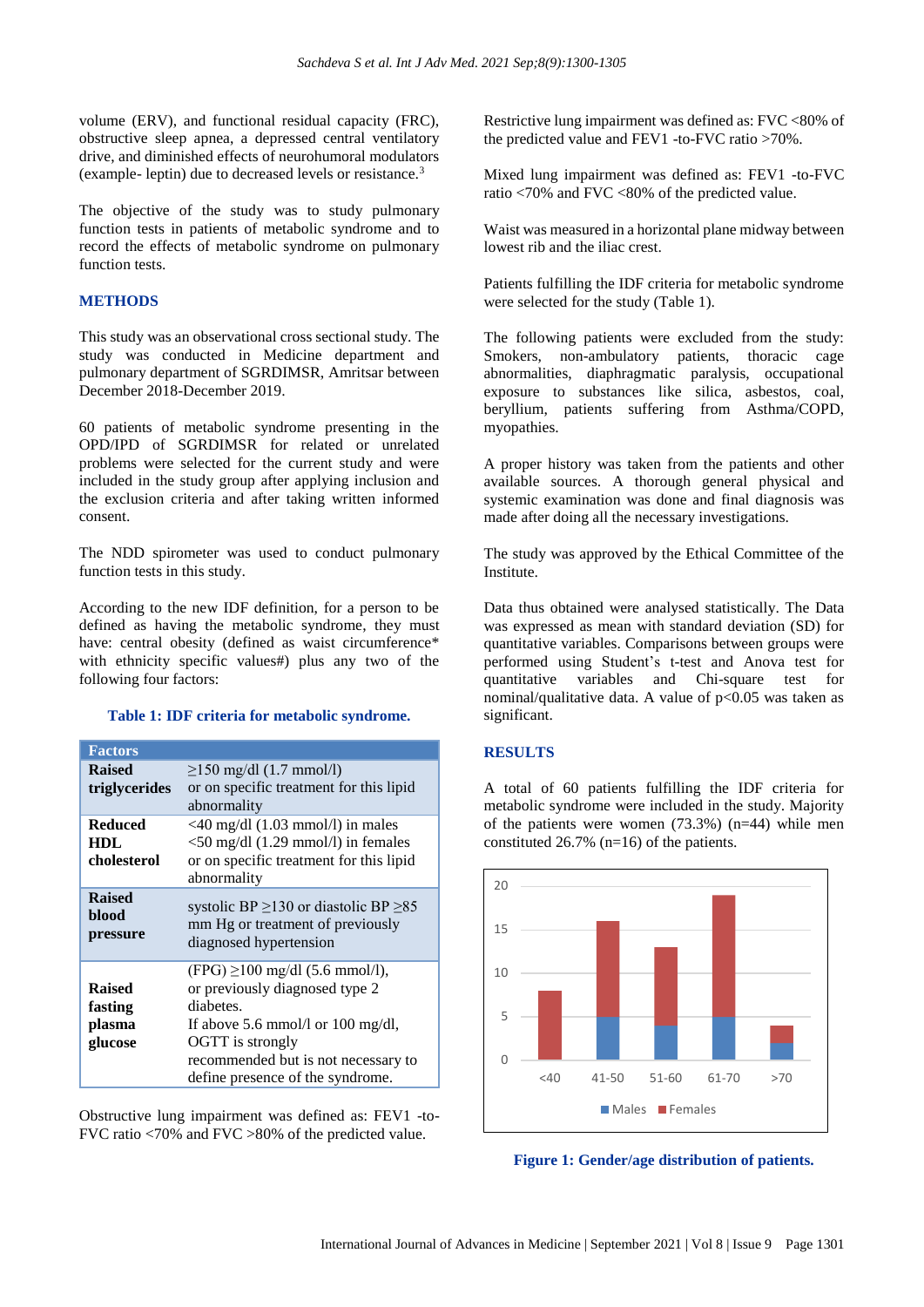Most of the patients belonged to the 61-70 years' age group (n=19) followed by 41-50 years' age group (n=16). The mean age of the patients was  $57.94$  ( $\pm$ 10.45) years in men and  $54.45 \ (\pm 11.58)$  years in women (p 0.296). (Figure 1)



**Figure 2: Components of metabolic syndrome.**



#### **Figure 3: Distribution of the patients according to the PFT pattern.**

Out of 60 patients, 49 (81.7%) were hypertensives while 11 (18.3%) were normotensives. 73.3% (n=44) of the patients either had diabetes or impaired fasting plasma glucose while  $26.7\%$  (n=16) of the patients had normal fasting plasma glucose levels. 58.3% of the patients had impaired triglyceride levels while 78% of the patients had low HDL levels.

90% (n=54) of the patients belonged to the obese category while 5%  $(n=3)$  of the patients were overweight and 5%  $(n=3)$  had normal BMI. Mean BMI of females  $(32.02\pm7.89)$ kg/m2) was higher than males  $(31.13\pm4.73 \text{ kg/m2})$  (p 0.6). Females (124.18±16.82 cm) had a higher mean waist circumference as compared to males  $(124\pm 17.39 \text{ cm})$  (p 0.971). Similarly, females had a mean waist hip ratio of  $1.08 \ (\pm 0.05)$  while males had a mean waist hip ratio of 1.06  $(\pm 0.04)$  (p 0.365).

We used the STOP BANG score and Epworth score to evaluate the patients of metabolic syndrome for OSA. Most of the patients  $(91.7\%)$  (n=55) had a STOP BANG score of  $\geq$ 3. Males had a significantly higher mean stop bang score of  $5.50 \ (\pm 1.03)$  as compared to females  $(4.23 \pm 1.46)$ . (p 0.001).

40% (n=24) of the patients had 4 components positive out of 5 while  $35\%$  (n=21) of the patients had 3 components positive. 25% (n=15) of the patients had all 5 components positive. (Figure 2)

Mean FEV1 of the patients was significantly higher in males (1.82 $\pm$ 0.71 L) than females (1.24 $\pm$ 0.42 L) (p 0.007). Similarly, the mean FVC was significantly higher in males as compared to females. Mean FVC was  $2.45 \ (\pm 0.86)$  L in males while females had a mean FVC of 1.65  $(\pm 0.49)$  L (p 0.002).

Most of the patients had a restrictive pattern (43.3%)  $(n=26)$ . 33.3%  $(n=20)$  of the patients had a mixed pattern while 16.7% (n=10) of the patients had a normal picture. Only 6.7% (n=4) of the patients had an obstructive pattern (p<0.001). (Figure 3)

Restrictive pattern was dominant in age groups of <40, 41- 50, 51-60 while mixed pattern was dominant in age group of 61-70 and  $>70$  (p 0.678). Females had a predominantly restrictive pattern while males had a predominantly mixed pattern.

Patients with a restrictive pattern had the highest level of FBS (167.93±68.87 mg/dl). Patients with obstructive pattern had a mean FBS of  $146.5$  ( $\pm 33.74$ ) mg/dl. Mean FBS of patients with a mixed pattern was  $119.45$  ( $\pm 33.50$ ) mg/dl while patients with a normal PFT pattern had a mean FBS of 104.4  $(\pm 15.18)$  mg/dl (p 0.003). Diabetics and those with impaired FBS levels had predominantly a restrictive pattern (50%) while patients with normal FBS had a predominantly mixed pattern (p 0.147). Similarly, patients with impaired Hba1c predominantly had a restrictive pattern (p 0.611).

Patients with 3 components of metabolic syndrome had a mean FBS level of 127.33 mg/dl while patients with 4 components of metabolic syndrome had a mean FBS level of 160.079 mg/dl. Patients with all 5 components of metabolic syndrome had a mean FBS of 140.76 (p 0.143).

We studied the correlation between components of metabolic syndrome and diastolic blood pressure. Patients with 3 components positive had a mean DBP of 82.8  $(\pm 11.28)$  mm of hg while patients with 4 components positive had a mean DBP of  $86.58$  ( $\pm 8.99$ ) mm of hg. Patients with all 5 components positive had a mean DBP of 87.73  $(\pm 6.31)$  mm of hg (p 0.248). We also studied the correlation between components of metabolic syndrome and PFT parameters. Patients with 3 components positive had a mean FEV1 of 1.36  $(\pm 0.51)$  L while patients with 4 components positive had a mean FEV1 of  $1.469 \left(\pm 0.61\right)$  L.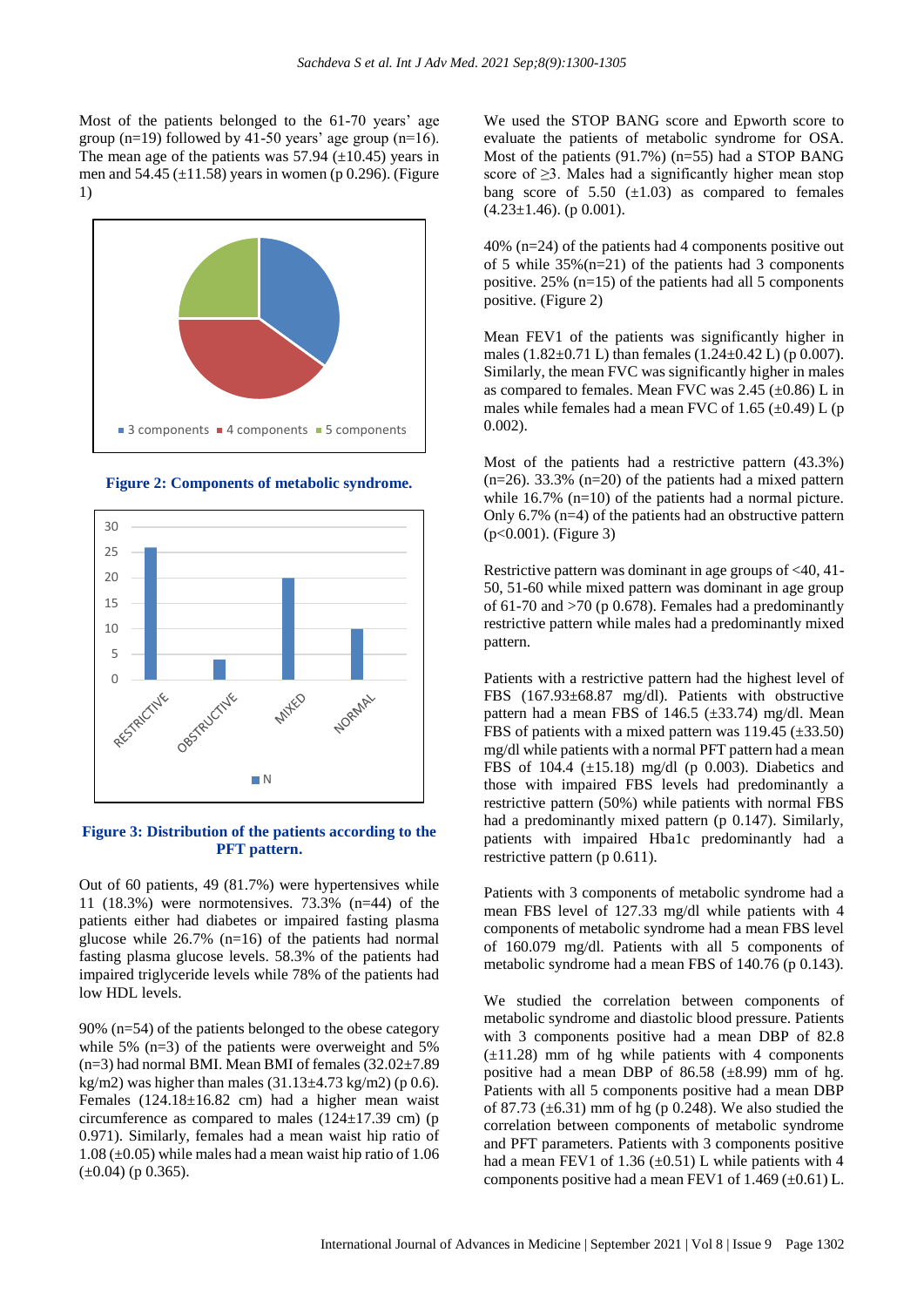Patients with all 5 components positive had a mean value of 1.34  $(\pm 0.58)$  L (p 0.75). Patients with 3 components positive had a mean FVC of 1.888  $(\pm 0.67)$  L while patients with 4 components positive had a mean FVC of 1.881  $(\pm 0.75)$  L. Patients with all 5 components positive had a mean FVC of 1.812 (±0.71) L. (p 0.944).

|                     | FEV1     |         | <b>FVC</b> |         |
|---------------------|----------|---------|------------|---------|
|                     | r value  | P value | r value    | P value |
| Waist circumference | 0.025    | 0.848   | $-0.021$   | 0.874   |
| <b>BMI</b>          | $-0.107$ | 0.415   | $-0.113$   | 0.392   |
| Waist/Hip ratio     | $-0.093$ | 0.480   | $-0.079$   | 0.550   |
| <b>SBP</b>          | $-0.059$ | 0.653   | $-0.081$   | 0.540   |
| <b>FBS</b>          | $-0.070$ | 0.595   | $-0.117$   | 0.371   |
| <b>Hba1c</b>        | $-0.003$ | 0.94    | 0.028      | 0.871   |

**Table 2: Correlation of FEV1 and FVC with different variables.**

On studying the correlation between STOP BANG score and PFT pattern, the patients with restrictive pattern had the highest STOP BANG score of 4.73 while patients with a mixed pattern had a STOP BANG score of 4.60 (p 0.774). Patients with a normal pattern had the lowest STOP BANG score of 4.2. Patients with a STOP BANG score of 5-6 had predominantly mixed pattern while all other groups showed a predominantly restrictive pattern (p 0.363).

Both FEV1 and FVC correlated negatively with BMI (- 0.107; -0.113) (p 0.415,0.392), FBS (-0.07; -0.117) (p 0.595,0.371), waist hip ratio (-0.093; -0.079) (p 0.48,0.55) and SBP (-0.059; -0.081) (p 0.653,0.540). Only FEV1 had a negative correlation with Hba1c (-0.003) (p 0.94) whereas only FVC had a negative correlation with waist circumference (-0.021) (p 0.874).

#### **DISCUSSION**

This was a hospital-based study conducted in the department of Medicine and Chest and TB in SGRD hospital, Amritsar. A total of 60 patients were studied.

The patients who fulfilled the IDF criteria of metabolic syndrome were included in the study. The patients who had a minimum of 3 out of 5 criteria positive were considered to be suffering from metabolic syndrome. This corroborated with the studies done by Chaudhary et al and Mahmud et al which also used the IDF criteria for enrolment of patients in the study.<sup>3,4</sup>

In our study, the age range of the patients was 31-81 with a mean age of 55.38±11.31 years. This was consistent with the study conducted by Kim et al where the mean age was  $51.0\pm5.0$  years and Adeyeye et al in which the mean age of the subjects was  $59.6 \pm 11.30$  years.<sup>5,6</sup> However, the mean age varied amongst various studies and no fixed pattern was observed in the studies conducted due to the varying population characteristics.

There were 44 females (73.3%) and 16 males (26.7%) included in the study conducted by us. Similar pattern of sex distribution was seen in the study conducted by Negm et al where 64.4% patients were females and 35.6% patients were males and in the study conducted by Huisstede et al in which majority of the subjects were females.7,8 However, in the study conducted by Chaudhary et al, majority of the participants were males, constituting 70% of the subjects.<sup>3</sup> The gender distribution of the patients was a chance occurrence and was not prefixed in any of the studies including ours.

The mean BMI of the patients was  $31.78$  ( $\pm$ 7.15) kg/m2 with the mean BMI being higher in females  $(32.02 \pm 7.89)$ kg/m2) than males  $(31.13 \pm 4.73 \text{ kg/m2})$  (p 0.6). This was in accordance with the study conducted by Adeyeye et al in which females  $(29.72 \pm 8.4 \text{ kg/m2})$  had a higher BMI as compared to males  $(26.48\pm5.4 \text{ kg/m2})$ .<sup>6</sup> Similarly, the mean waist circumference was higher in females  $(124.18\pm16.82$  cm) as matched against males  $(124.00\pm17.39 \text{ cm})$  (p 0.971). The waist hip ratio was also higher in women  $(1.08\pm0.05)$  as compared to males  $(1.06\pm0.04)$  (p 0.365). This was however contrary to the study done by Lee et al in which the BMI, waist circumference, and waist hip ratio were all higher in males as compared to females.<sup>9</sup> This can be explained by the various ethnic and racial factors contributing to the anthropometric parameters of the two populations.

The STOP BANG score was significantly higher in males  $(5.50\pm1.03)$  as compared to females  $(4.23\pm1.46)$  (p 0.001). Our results were similar to the results of the study conducted by Farney et al in which the STOP BANG score was higher in males  $(5.1 \pm 1.5)$  as compared to females  $(3.3+1.4)$ <sup>10</sup>

Average FEV1 was higher in males (1.82±0.71 L) as compared to females  $(1.24 \pm 0.42 \text{ L})$  (p 0.007). Average FVC was also higher in males (2.45±0.86 L) as compared to females  $(1.65\pm0.49 \text{ L})$ . (p 0.002). These findings were supported by the study conducted by Chen et al and Leone et al in which both FEV1 and FVC were higher in males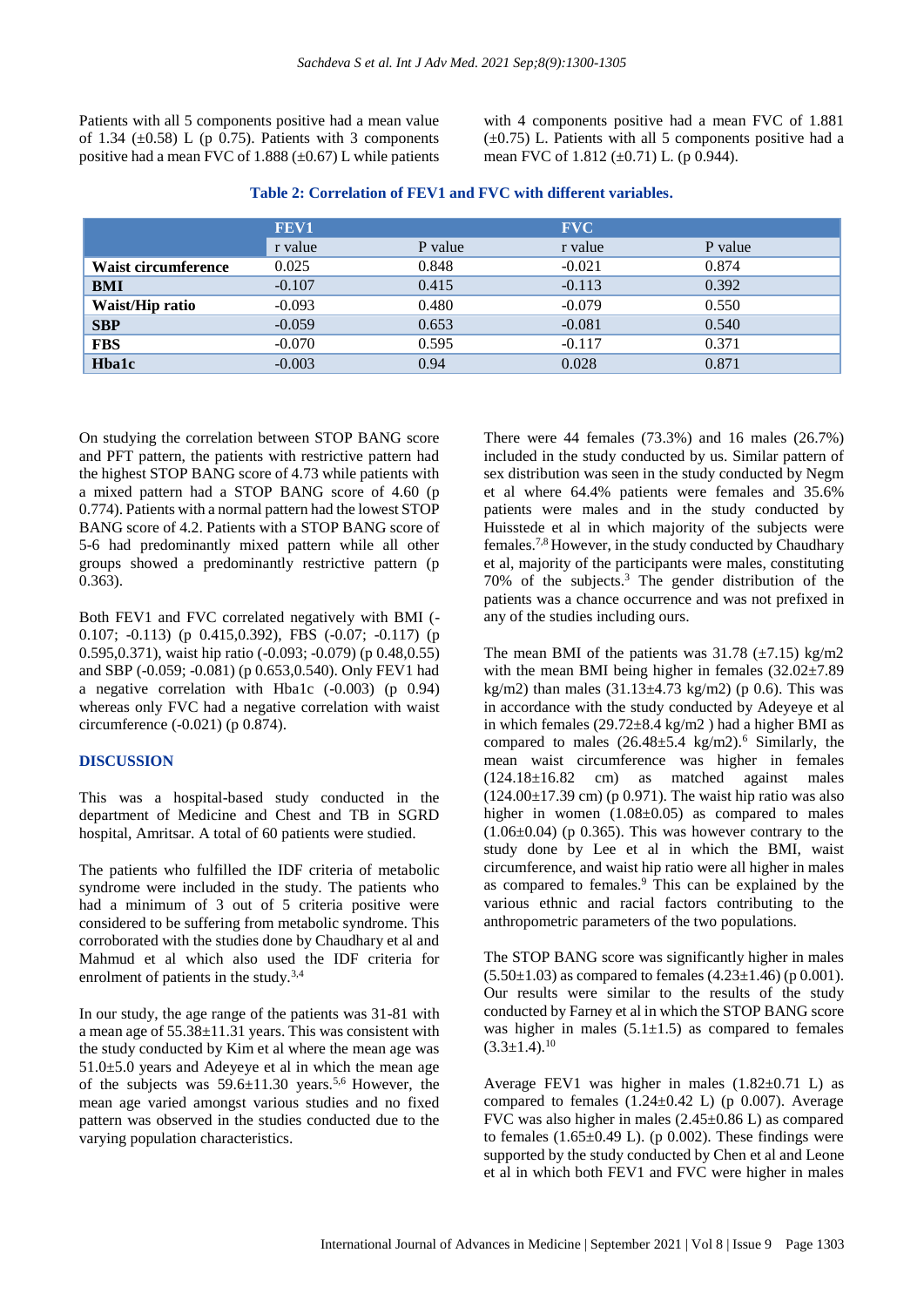(FEV1: 3.64 L; 3.4 L) (FVC: 4.61 L; 4.2 L) as compared to females (FEV1: 2.63 L; 2.4 L) (FVC: 3.22 L; 2.9 L).<sup>11,12</sup> On the contrary, the study conducted by Lee et al showed a higher FVC in females (93.3 L) as compared to males (91.8 L) which can possibly be explained on the basis of differences in the ethnicity of the South Asian and the Taiwanese population.<sup>13</sup>

Our study showed that patients with metabolic syndrome primarily had a restrictive pattern  $(43.3\%)$   $(p<0.001)$ which is in accordance with studies conducted by Chaudhary et al, Rogliani et al and majority of the other studies which also showed a predominantly restrictive pattern in patients of metabolic syndrome.3,14

In our study, 26 patients (43.3%) showed a restrictive pattern while obstructive pattern was present in only 4 patients (6.7%). 20 patients (33.3%) had a mixed pattern while 10 patients (16.7%) had a normal study ( $p < 0.001$ ).

In the study conducted by Chaudhary et al, 42 (42%) patients showed a restrictive pattern while 11 (11%) patients showed a mixed pattern.<sup>3</sup>

Age groups of the patients were not significantly associated with any specific PFT pattern. Similar to our study, Negm et al concluded that age was not associated with any specific pulmonary function test abnormality.<sup>7</sup>

Diabetic patients or those with impaired FBS levels predominantly showed a restrictive pattern (n=22) while patients with normal FBS levels predominantly showed a mixed pattern  $(n=9)$ . (p 0.147)

Similarly, the patients with deranged HbA1c had a predominantly restrictive pattern (p 0.611).

This was substantiated by the study conducted my Leone et al which found blood sugar levels to be independently associated with a restrictive ventilatory pattern.<sup>12</sup>

The mean FBS levels were highest in patients with a restrictive pattern (167.93±68.87 mg/dl) followed by patients with obstructive pattern (146.5±33.74 mg/dl). The patients with mixed pattern had an average FBS of 119.45 (±33.50) mg/dl. FBS levels were lowest in patients with normal PFT pattern i.e. 104 (±15.18) mg/dl. (p 0.003).

Both FEV1 and FVC had a negative correlation with FBS  $(-0.07; -0.117)$ .

The diastolic blood pressure of the patients was highest in patients who had all 5 components  $(87.73\pm6.31$  mm of hg) of metabolic syndrome positive as compared to patients who had either three  $(82.85 \pm 11.28 \text{ mm of }\text{hg})$  or four (86.58±8.99 mm of hg) components of metabolic syndrome positive (p 0.248). This was comparable to the study conducted by Jung et al in which a worse metabolic profile was associated with a higher diastolic blood pressure.<sup>15</sup>

We compared the mean value of FEV1 with increasing number of components of metabolic syndrome. Patients who had 3 components of metabolic syndrome positive had an FEV1 of 1.36  $(\pm 0.51)$  L while patients with 4 components of metabolic syndrome had an FEV1 of 1.46  $(\pm 0.61)$  L. Patients who had all 5 components of metabolic syndrome had an FEV1 of 1.34  $(\pm 0.58)$  L (p 0.75). Hence, no correlation was found between the increasing number of components of metabolic syndrome and FEV1. This was in concordance with the study conducted by Bae et al which did not find a correlation of FEV1 and increasing number of components of metabolic syndrome.<sup>16</sup>

On comparing the FVC of these subjects, a continuous decline in FVC with increase of number of metabolic syndrome components was observed i.e. 3 metabolic syndrome components (1.88±0.67 L), 4 metabolic syndrome components (1.88±0.75 L) and 5 metabolic syndrome components  $(1.81 \pm 0.71)$  (p 0.944). These findings were similar to those obtained by the studies conducted by Chaudhary et al (3 metabolic syndrome components (2.86±0.06 L), 4 metabolic syndrome components (2.80±0.08 L) and 5 metabolic syndrome components  $(2.78\pm0.09)$  L) and Ford et al  $(3 \text{ metabolic})$ syndrome components 4217.2 L, 4 metabolic syndrome components 4044.6 L, 5 metabolic syndrome components 3974.2 L) which showed a decreasing trend in FVC with increasing number of components of metabolic syndrome.<sup>3,17</sup>

Both FEV1 and FVC correlated negatively with BMI (- 0.107; -0.113), FBS (-0.07; -0.117), waist hip ratio (- 0.093; -0.079) and SBP (-0.059; -0.081) which was consistent with the study conducted by Chen et al11 , Bae et al16 and majority of the other studies, the strongest correlation of FEV1 being with BMI as was shown in the study conducted by Chaudhary et al and Yeh et al which found obesity to be the strongest predictor of deterioration in pulmonary function tests and that of FVC being with plasma glucose levels as was shown in the study done by Adeyeye et al.3,6,18 Only FEV1 had a negative correlation with Hba1c (-0.003) whereas only FVC had a negative correlation with waist circumference (-0.021). (Table 2)

However, there were a few limitations of our study. Most of the participants were women and only few men were included which could have led to an unfair comparison between the two genders. We did not assess the post bronchodilator lung function to see any reversibility in lung functions indicative of asthma because obesity is now a recognized risk factor for the occurrence of bronchial asthma. We did not perform DLCO to differentiate between intrathoracic and extrathoracic restriction due to financial constraint of the study. Also, the study measured lung functions and metabolic components at a single time rather than recording long-term repeated observations. The relatively small sample size might prevent us from extrapolating our results to the whole population